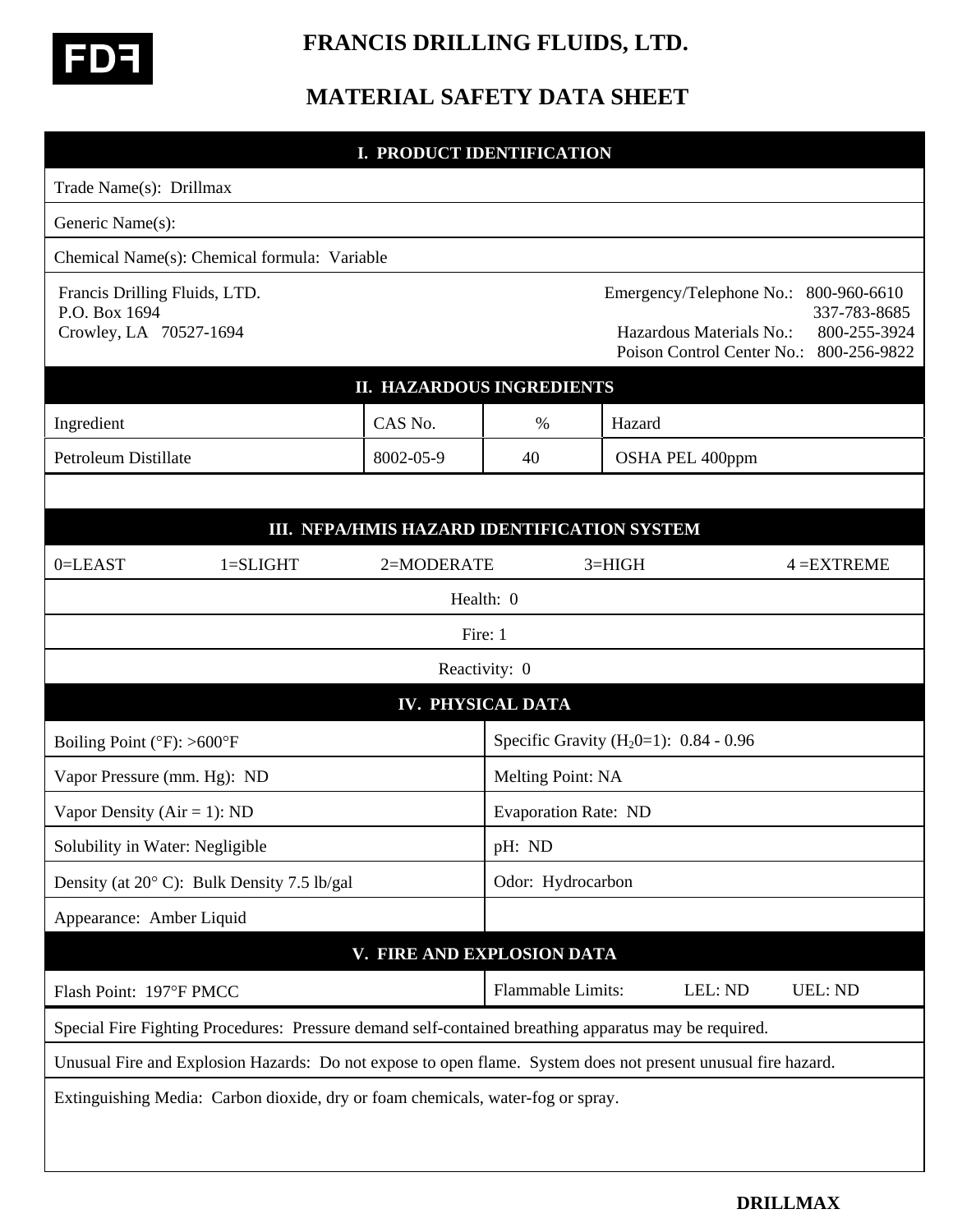| VI. REACTIVITY                                                                                                                                                                                                                                                         |                             |                            |  |
|------------------------------------------------------------------------------------------------------------------------------------------------------------------------------------------------------------------------------------------------------------------------|-----------------------------|----------------------------|--|
| Stability: Stable                                                                                                                                                                                                                                                      |                             |                            |  |
| Hazardous Polymerization: Will not occur.                                                                                                                                                                                                                              |                             |                            |  |
| Incompatibility: Oxidizers                                                                                                                                                                                                                                             |                             |                            |  |
| Hazardous Decomposition: Biodegradable                                                                                                                                                                                                                                 |                             |                            |  |
| VII. HEALTH HAZARD INFORMATION                                                                                                                                                                                                                                         |                             |                            |  |
| Routes of Exposure and Effects:                                                                                                                                                                                                                                        |                             |                            |  |
| Skin: Prolonged or repeated skin contact may cause mild skin irritation.                                                                                                                                                                                               |                             |                            |  |
| Eyes: Liquid irritating to eyes.                                                                                                                                                                                                                                       |                             |                            |  |
| Inhalation: Excessive exposure may cause irritation to nose and throat.                                                                                                                                                                                                |                             |                            |  |
| Ingestion: Irritant                                                                                                                                                                                                                                                    |                             |                            |  |
| Permissible Exposure Limits: (for air contaminants) ND                                                                                                                                                                                                                 |                             |                            |  |
| OSHA PEL (8hr. TWA): 400ppm                                                                                                                                                                                                                                            |                             |                            |  |
| <b>ACGIH TLV: NA</b>                                                                                                                                                                                                                                                   |                             |                            |  |
| Carcinogenicity:                                                                                                                                                                                                                                                       |                             |                            |  |
| Listed By NTP: Not listed                                                                                                                                                                                                                                              | Listed By: IARC: Not listed | Listed By OSHA: Not listed |  |
| Acute Oral LD50:                                                                                                                                                                                                                                                       | Acute Dermal LD50:          | Aquatic Toxicology LC50:   |  |
| Emergency and First Aid Procedures:                                                                                                                                                                                                                                    |                             |                            |  |
| Skin: Wash with soap and water. Launder clothes prior to reuse.                                                                                                                                                                                                        |                             |                            |  |
| Eyes: Flush with water for at least 15 minutes. If irritation persists seek medical aid.                                                                                                                                                                               |                             |                            |  |
| Ingestion: Drink water to dilute. Do not induce vomiting. Call physician.                                                                                                                                                                                              |                             |                            |  |
| Inhalation: Remove to fresh air. None required.                                                                                                                                                                                                                        |                             |                            |  |
| Additional Health Hazard Information::<br>Chronic effects of exposure: Some mineral oils have been shown to cause skin tumors in mouse lifetime painting studies.<br>Toxicity Data: Mineral oil-TDLO mouse, 1300 mg/kg 13 weeks intermittent. Oral-rat LD50 > 15 g/kg. |                             |                            |  |
| Other instructions: Ordinary measures of personal hygiene should be observed. Sensitive individuals should avoid further<br>contact. If irritation persists, seek medical attention.                                                                                   |                             |                            |  |

## **VIII. HANDLING AND USE PRECAUTIONS**

Steps to be Taken if Material is Released or Spilled: Contain spill. Recycle or redrum if possible. Keep out all sources of ignition. Add absorbent. Sweep into waste container. Keep out of sewer and waterway.

Waste Disposal Methods: Material is not a hazardous waste by RCRA standards. Dispose according to local or state regulations dealing with oily waste.

Handling and Storage Precautions: Store in dry area. Keep away from heat and open flame.